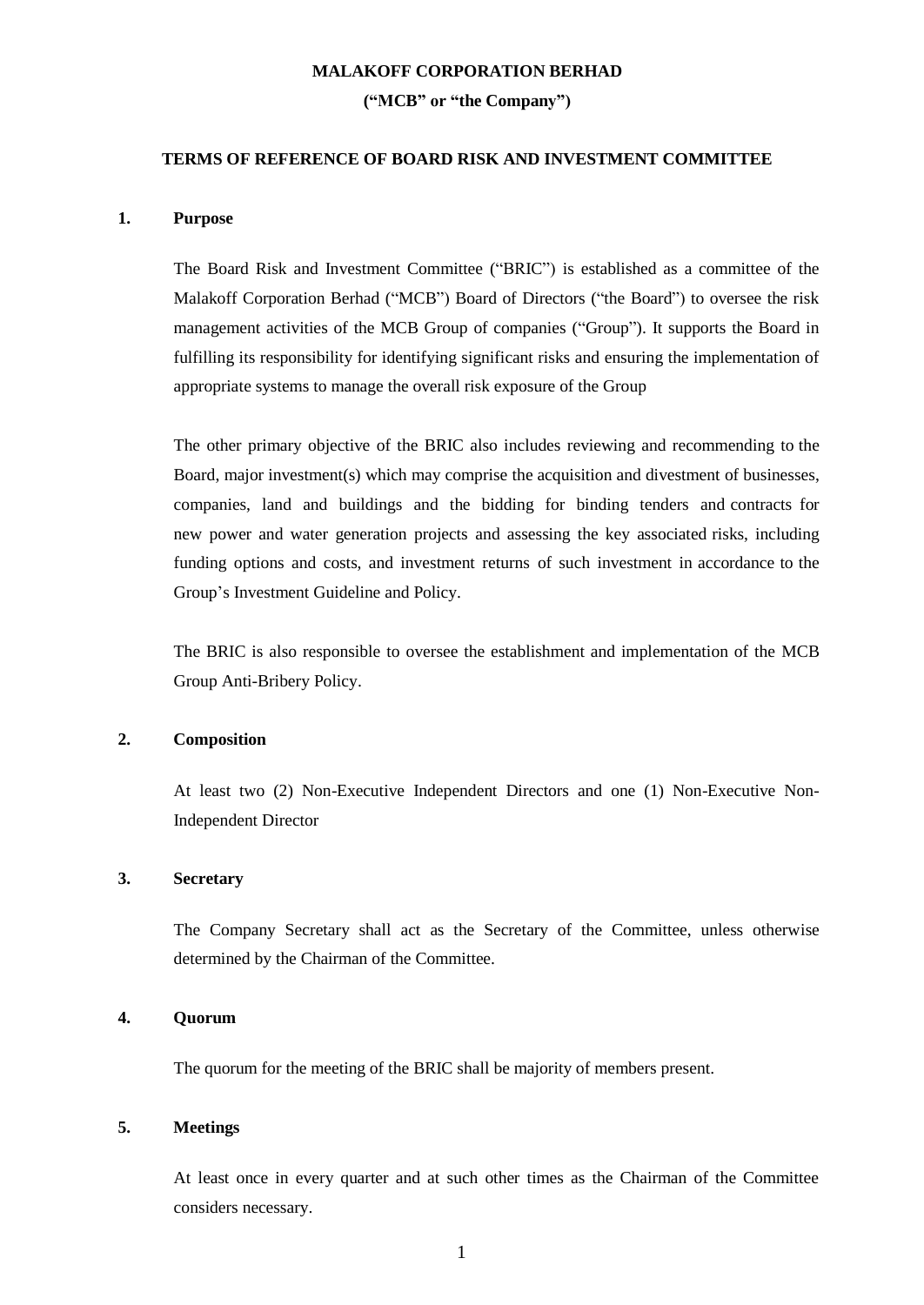# **6. Notice**

Unless otherwise agreed by the Committee members, notice of each meeting confirming the venue, time and date together with an agenda of items to be deliberated, shall be forwarded to each member of the Committee at least five (5) business days prior to the date of the meeting.

### **7. Minutes**

The Company Secretary shall minute the proceedings and resolutions of all Committee meetings.

Recommendations of the Committee are to be referred to the Board for approval.

Minutes of Committee meetings shall be circulated to all members of the Committee. Minutes shall be confirmed by the Committee and signed by the Chairman.

Approved minutes shall be distributed to all members of the Board for information at the next Board meeting.

# **8. Functions, Roles and Responsibilities**

In fulfilling its objectives, the Committee shall undertake the following functions, roles and responsibilities: -

# 8.1 **Enterprise Risk Management**

- 8.1.1 To review the processes for determining and communicating the Company's risk appetite.
- 8.1.2 To oversee the establishment, implementation and adequacy of the risk management system of the Group of which the effectiveness of the system is reviewed annually.
- 8.1.3 To review and approve the risk management framework and policies to be adopted by the Group. The framework is constantly monitored and reviewed to ensure risks and controls are updated to reflect current situation and to ensure its relevance at any given time.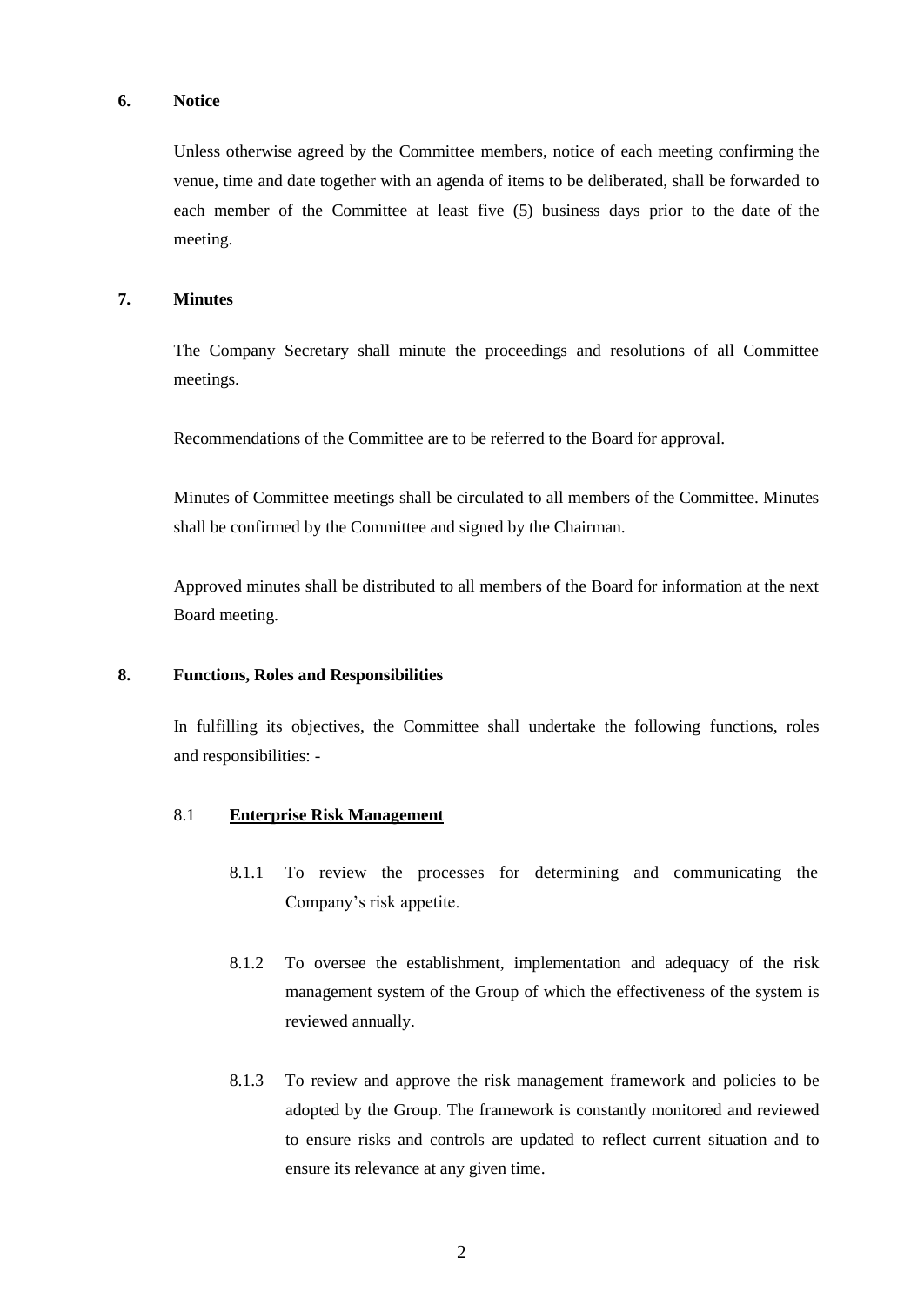- 8.1.4 To review Management's processes for identifying, analyzing, evaluating and treating risks, as well as communicating the identified risks across the Group.
- 8.1.5 To review periodic reports on risk management of the Group and deliberate on key risk issues highlighted by the Management Risk Committee.
- 8.1.6 To report to the Board on the key risks of the Group and the action plans to mitigate these risks.
- 8.1.7 To provide independent assurance to the Board of the effectiveness of risk management processes in the Group.
- 8.1.8 To invite outside counsel, subject-matter experts and other advisors, to the extent it deems necessary or appropriate, to facilitate expert discussion and seek expert opinion.
- 8.1.9 To carry out such other assignments related to risks as may be delegated by the Board.

## 8.2 **Investment Review**

The other primary responsibility of the Board Risk Committee is to assist the Board in reviewing and recommending material investment decisions of the Group which may comprise the acquisition and divestment/ disposal of businesses, investments, companies, land and buildings as well as the bidding for any binding tenders and contracts for new power and water generation project, operation and maintenance services and any other businesses of the Group as well as new businesses intended to be pursued by the Group (referred to as "Project") valuing more than **RM500 million** (collectively referred to as "Material Investment Decision").

#### **8.2.1 Authority**

- 8.2.1.1. The financial authority of the BRIC is to consider, evaluate and recommend for the approval of the Board of Directors ("Board"), the Material Investment Decision valuing more than RM500 million after taking into consideration the recommendations and justifications made by the Management Investment Committee of the Company.
- 8.2.1.2. To evaluate and review the raising of financing/funding necessary to undertake the Material Investment Decision.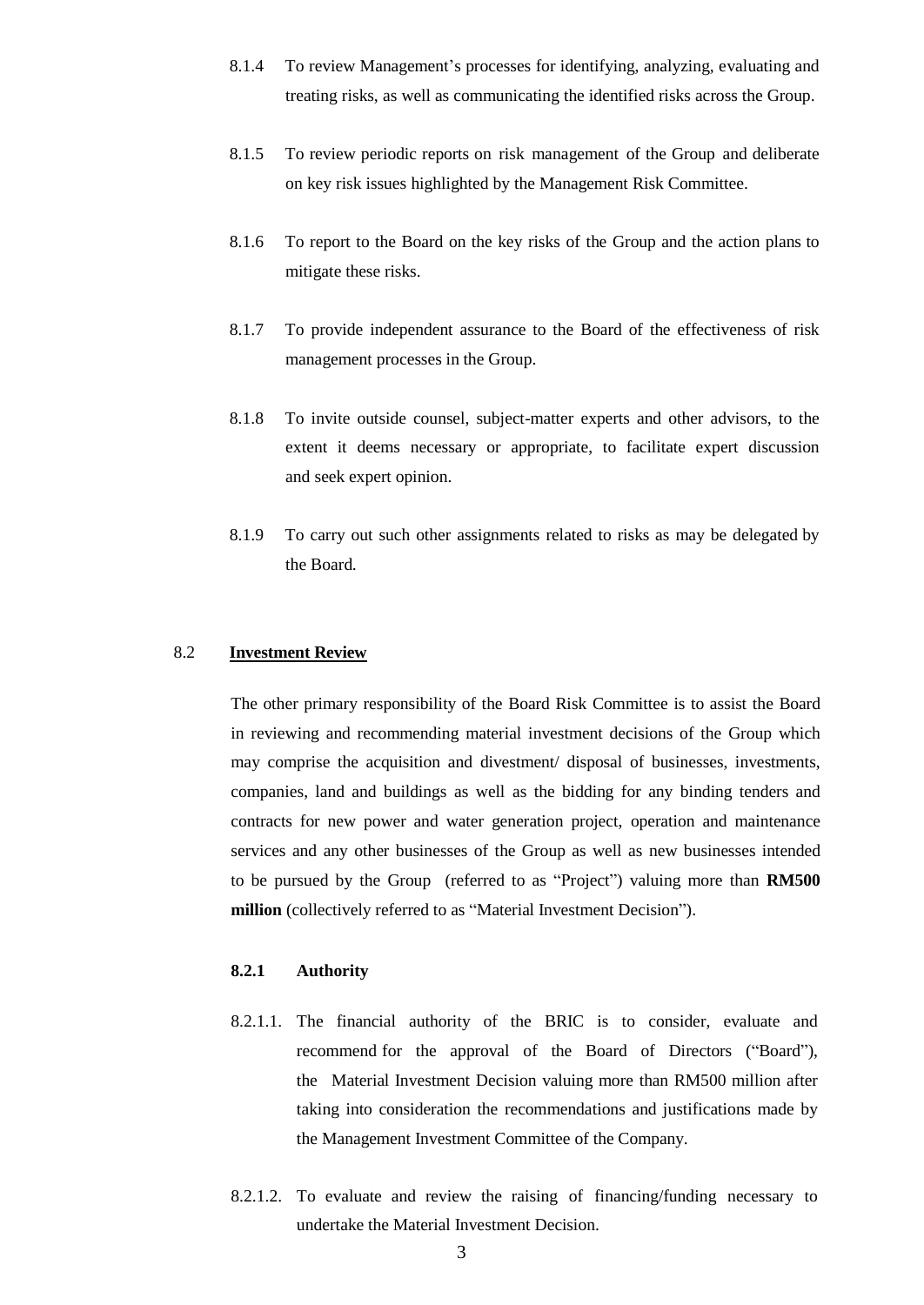- 8.2.1.3 To perform the activities required to discharge its responsibilities within its terms of reference and make relevant recommendations to the Board;
- 8.2.1.4 To acquire the resources from internal and external professionals, as it deems necessary, to assist the Committee in the proper discharge of its roles and responsibilities, at the expense of the Company; and
- 8.2.1.5 To meet exclusively among itself, whenever deemed necessary. The Committee shall be assisted by the Group Managing Director/Chief Executive Officer, the Chief Financial Officer and the Head of Group Planning & Strategy or any Head of division(s) whatever designation named who are the drivers of the investment initiatives across the MCB Group.
- **8.2.2** The scope and functions of the BRIC in the review of Material Investment Decision of the Group are set out below: -

# 8.2.2.1 **Investment Decision**

To review and recommend for the Board's approval of any Material Investment Decision requiring the Board's approval in accordance with established thresholds in the approved Limits of Authority of the Group, focusing on the following:

- Evaluate the risks associated with the investment/ divestment/projects, funding options and costs, and investment returns and making its recommendation to the Board for approval of the investment/divestments/projects.
- Advise the Board on potential risk response strategies that need to be adopted in relation to a decision to proceed with the investment/divestments/projects.
- Monitor the execution /operationalization of investments or projects and highlighting key risks to the Board as relevant.
- To review the effectiveness of risk mitigating actions post approval for major investments and projects based on Group Risk Management assessments, and to report the same to the Board.